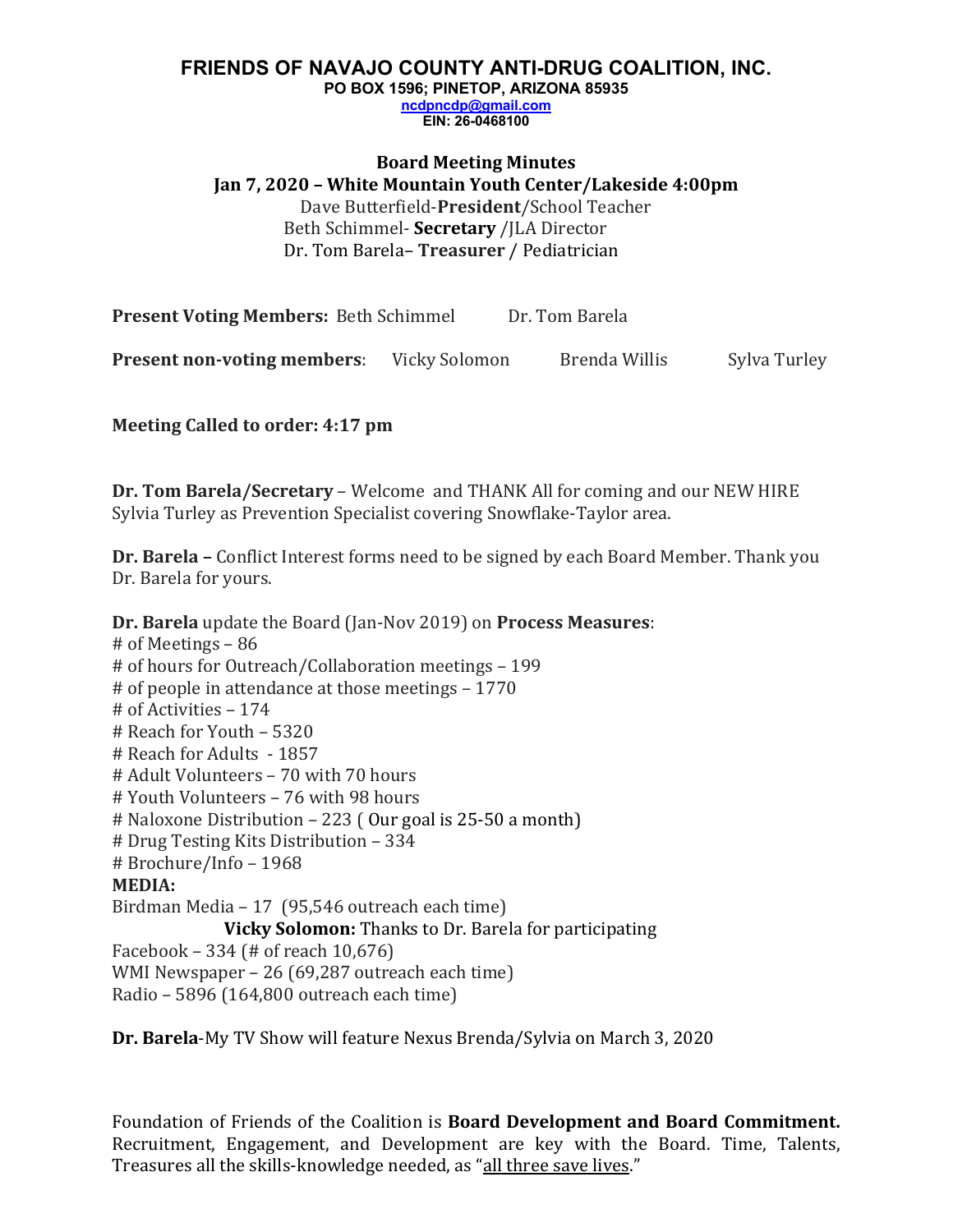### **FRIENDS OF NAVAJO COUNTY ANTI-DRUG COALITION, INC. PO BOX 1596; PINETOP, ARIZONA 85935 ncdpncdp@gmail.com EIN: 26-0468100**

**Vicky:** Update on \$ GRANTS \$-

- o Blue Cross Blue Shield grant ended Dec 5th there may be additional funding opportunities through BCBS We will find out in Jan/Feb 2020
- $\circ$  DFC grant started Oct 31<sup>st</sup> (5-year grant)
- o (SOR) State Opioid Response Grant Dec 2nd for the start date of Sept 31, 2019 (ONEyear grant).
- o We have partnered with Allison Hephner and Summit for the HERSA grant. There may be some funding coming (\$40,000 for 3 years through a Federal grant – Opioid).
- o We may get Steward SOR grant (\$30,000 1 year) Steward is Navajo County REBHA Regional Behavioral Health Authority – small drug prevention money

**Dr. Barela** – I Will continue to look for funding for JLA – local grants i.e.; Chase, Wells Fargo etc.

**Dr. Barela** – Executive Director (Vicky Solomon) needs an "annual review". Please see attached. Board to Approve review.

## **Dr. Barela made motion to accept Vicky's Review Beth Schimmel 2nd it All present approved Approval through email proxy All Approved Motion Carried**

**Vicky** – Tammy Moore would like to be a voting Board Member. She has volunteered often and supported Nexus Coalition. She is currently working for Lawyers Title (since July 2012) and has connections with Realtors in our area. Would be a great partnership. Need Board Approval

Dr. Barela made motion to accept Tammy Moore as A Nexus Board Member **Beth Schimmel 2nd it All present approved** Approval through email proxy All Approved **Motion Carried**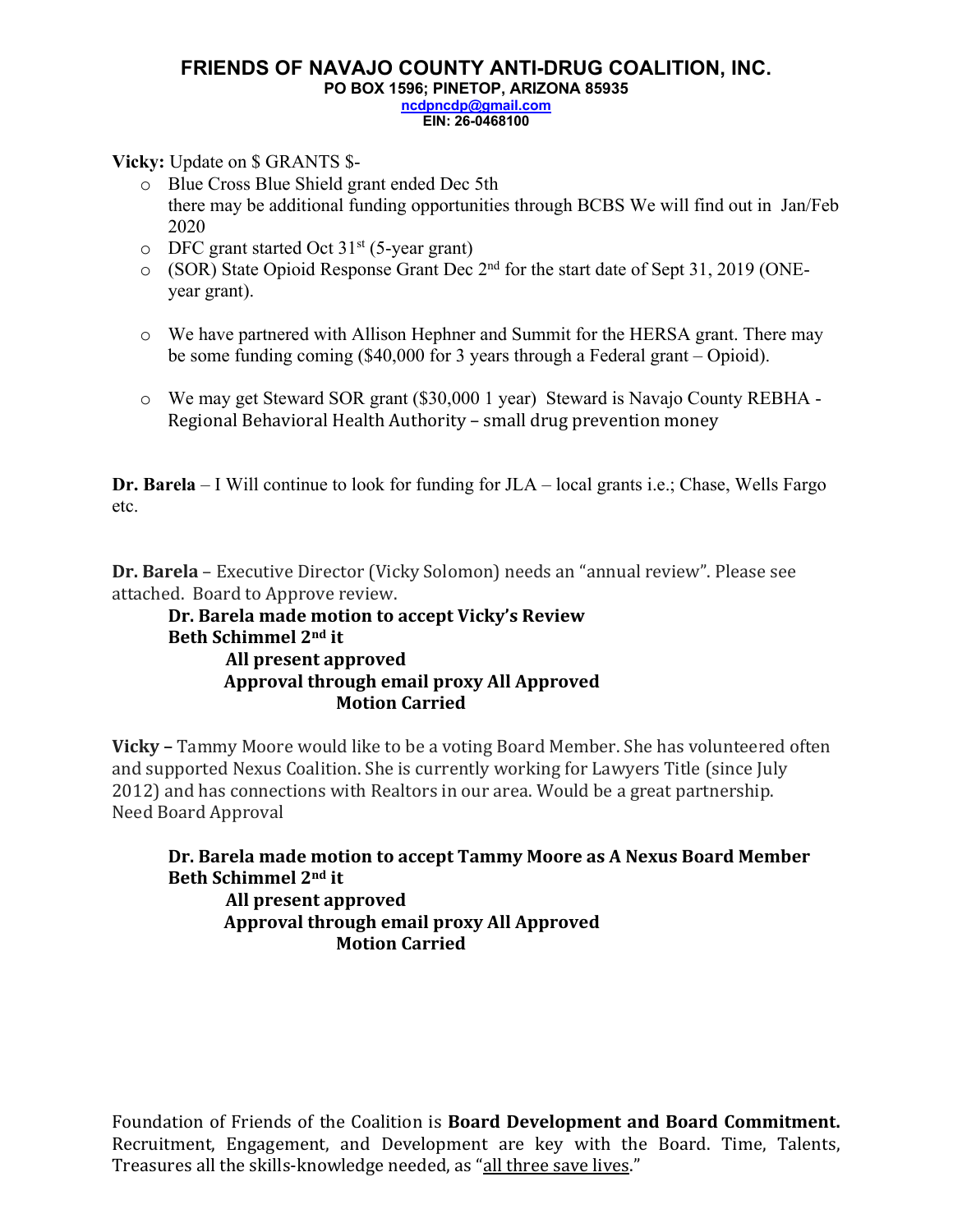# **FRIENDS OF NAVAJO COUNTY ANTI-DRUG COALITION, INC.**

**PO BOX 1596; PINETOP, ARIZONA 85935**

**ncdpncdp@gmail.com EIN: 26-0468100**

**Dr. Barela** – Ask Board to review new job description/resume for Sylvia Turley, new Prevention Specialist

**Dr.** Barela made motion to accept resume and Hiring of Sylvia Turley, new **Prevention Specialist**

**Beth Schimmel 2nd it**

**All present approved** Approval through email proxy All Approved **Motion Carried**

**Dr. Barela** - Budget Review - Board approve budget **Dr.** Barela made motion for Board to approve budget presented. **Beth Schimmel 2nd it All present approved** Approval through email proxy All Approved **Motion Carried**

**(Beth, Dr. Barela - Do you want to switch positions?)** Dr. Barela - Yes I would agree to switch positions with Beth Schimmel, Treasurer Beth Schimmel – Yes I would agree to switch Board positions with Dr. Barela, Secretary

Dr. Barela made motion to switch Board Positions with Beth Schimmel who will now become the Board Secretary and I will be the Treasurer starting **today January 7, 2020 Beth Schimmel 2nd it All present approved** Approval through email proxy All Approved **Motion Carried0**

**Dr. Barela** – Policy & Procedure Manuel – update the vacation so most all employees get "benefits". Talk to another coalition for WORDING on the PTO and how they do it, hourly/each pay period etc. All approved pending that inquiry. Board to discuss Nexus' Policy & Procedure Manuel. Changes are in different color. Most of the changes are grant requirements that need to be in place and on paper. We need to utilize our "Financial Committee" consisting of: Tanya Adams Quick Book/Financial expert, Lori Deutsch grant writer/non-profit expert, Debbie Robertson Nexus Administrator and Board Treasurer**.** 

**Dr. Barela** - End of the year AZ Tax Credit needs to be pushed out, rallied around, known to public, mailers, social media, face to face, etc.. HELP!!!! (\$400 per person \$800 per couple) **Vicky** – tax credit - sending out by email, making copies. If you donate \$800 but only owe \$500, then \$300 will roll to be used within next 5-year period.